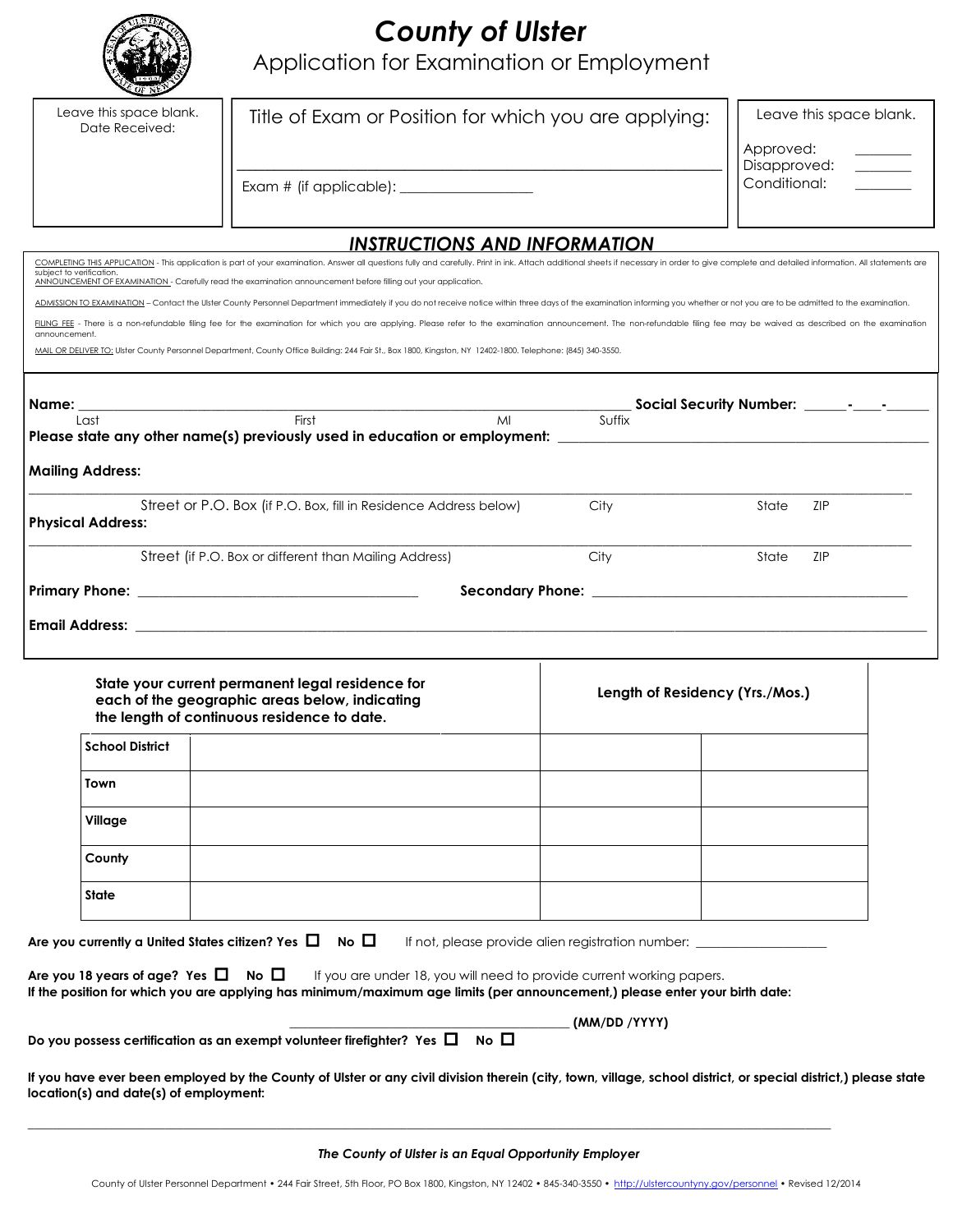1. Are you now serving or have you ever served in the Armed Forces of the United States on a full-time active duty basis other than active duty for training purposes?

Yes  $\Box$  No  $\Box$ 

### **If "No", omit questions 2 through 5.**

2. If you served in the Armed Forces of the United States, did you receive a discharge which was other than honorable? Yes  $\Pi$  No  $\Pi$ NOTE: A DISHONORABLE DISCHARGE OR BAD CONDUCT DOES NOT AUTOMATICALLY DISQUALIFY YOU.

3. Did you serve in the Armed Forces of the United States during any of the following periods?

A. December 7, 1941 to December 31, 1946

B. June 27, 1950 to January 31, 1955

C. December 22, 1961 to May 7, 1975

### **D. August 2, 1990 to "date to be determined"**

E. U.S. Public Health Service: July 29, 1945 to December 31, 1946, or June 27, 1950 to July 3, 1952

Yes  $\Box$  No  $\Box$ 

Did you receive an expeditionary medal for any of the following conflicts?

F. Lebanon - June 1, 1983 to December 1, 1987

G. Grenada - October 23, 1983 to November 21, 1983

H. Panama - December 20, 1989 to January 31, 1990

Yes  $\Box$  No  $\Box$ 

I. I am currently on active duty (for other than training purposes).

Yes  $\Box$  No  $\Box$ 

4. Since January 1, 1951, have you ever used additional credits as a veteran for **appointment** to any position in the public employment of New York State or any of its civil divisions?

Yes  $\Pi$  No  $\Pi$ 

5. Are you: A non – disabled war veteran A disabled war veteran \_\_\_\_\_\_

Disabled and non-disabled war veterans who are eligible for additional credits must submit an application for veterans' credits. Candidates who wish to claim veterans' credits on an examination should request this application from the Ulster County Personnel Department. The completed forms must be received in the office before the eligible list for this examination is established.

6. Do you have a valid license to operate a motor vehicle in New York State? Yes - Class  $\_\_$  No

7. FOR EXAMINATION PURPOSES ONLY: Check below if you desire special status because you are a:

A. Sabbath Observer and cannot be tested on Saturdays for religious reasons.

B. Disabled Person: Indicate type of assistance required under "REMARKS" on the last page of this application.

8. EXAMINATIONS IN OTHER JURISDICTIONS - Candidates wishing to participate in additional examinations for New York State or other jurisdictions on the same day, must apply individually to each jurisdiction. If you intend to do this indicate, under "REMARKS" on the last page of this application, the jurisdictions to which you have applied, and the examination site at which you plan to compete. New York State examinations must be taken at state examination sites. Requests for this type of consideration may not be approved if received after the announced last file date for the examination.

The following sections on education and work experience must be filled in completely. A resume is not sufficient.

| 9. Have you graduated from high school? Yes $\square$ No $\square$                                                           |                                                                                                                  |                         |                        | If not, what grade did you complete? |                               |                                          |                  |                   |
|------------------------------------------------------------------------------------------------------------------------------|------------------------------------------------------------------------------------------------------------------|-------------------------|------------------------|--------------------------------------|-------------------------------|------------------------------------------|------------------|-------------------|
|                                                                                                                              |                                                                                                                  |                         |                        |                                      |                               |                                          |                  |                   |
|                                                                                                                              |                                                                                                                  |                         |                        |                                      |                               |                                          |                  |                   |
|                                                                                                                              | Equivalency diploma #: _______________________                                                                   |                         |                        |                                      |                               |                                          |                  |                   |
| For College, University, Professional, Technical and other schools or special courses, please provide copies of transcripts. |                                                                                                                  |                         |                        |                                      |                               |                                          |                  |                   |
| Name of school and its location                                                                                              | Dates of<br>Attendance<br>From: /_To: /_<br>(month/year)<br>$\overline{\phantom{a}}$ To $\overline{\phantom{a}}$ | Full or<br>Part<br>Time | # of years<br>credited | Did you<br>Graduate?                 | Type of<br>Course<br>or Major | No. of<br>College<br>Credits<br>Received | Degree<br>Earned | Date of<br>Degree |
|                                                                                                                              |                                                                                                                  |                         |                        |                                      |                               |                                          |                  |                   |
|                                                                                                                              |                                                                                                                  |                         |                        |                                      |                               |                                          |                  |                   |
|                                                                                                                              | To                                                                                                               |                         |                        |                                      |                               |                                          |                  |                   |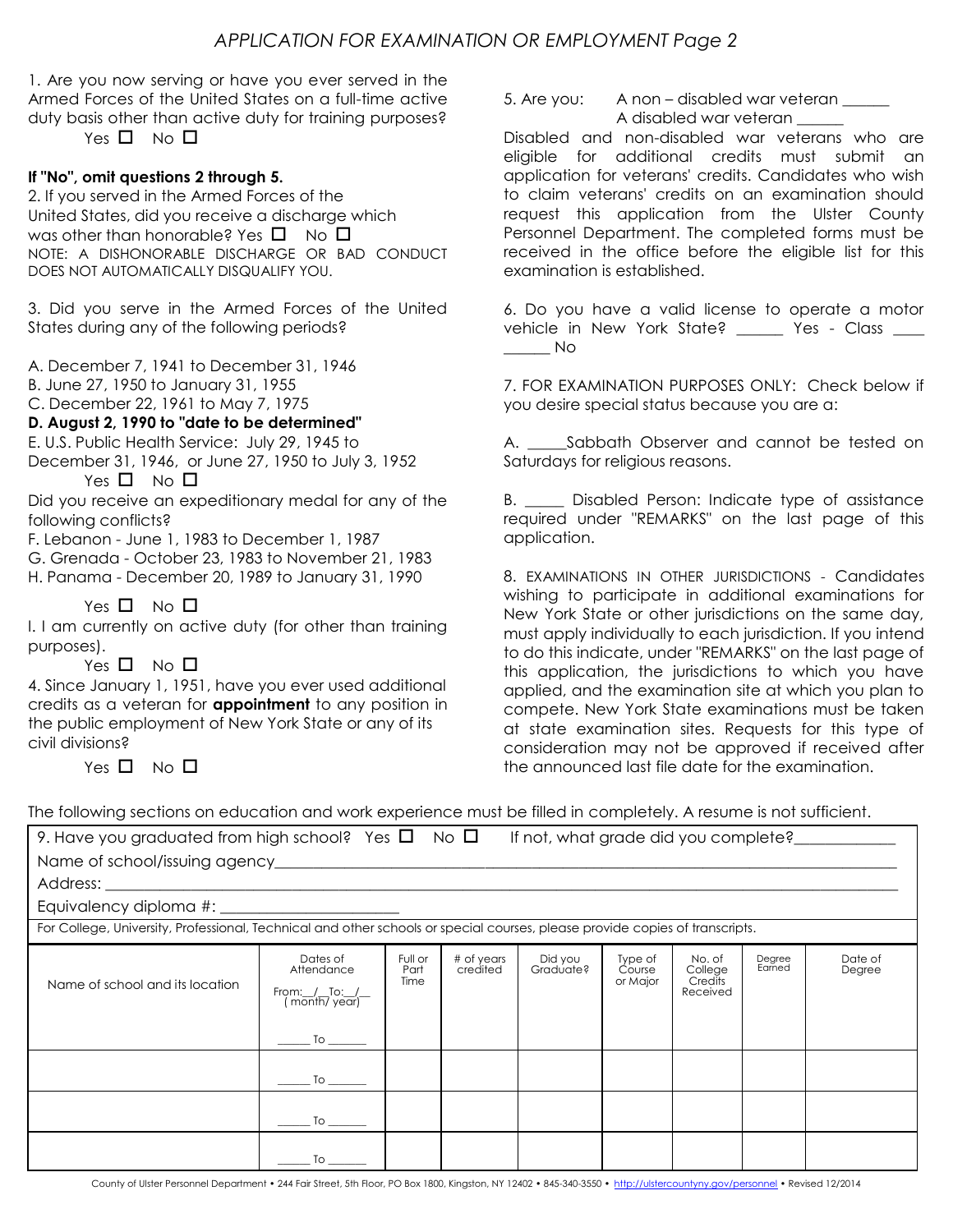# *APPLICATION FOR EXAMINATION OR EMPLOYMENT Page 3*

| 10. DESCRIPTION OF EXPERIENCE: In listing your experience, be more specific in describing those which relate to the position for which<br>you are applying. Begin with your most recent employment. You are responsible for submitting an accurate, adequate and clear description of<br>your experience. Omissions or vagueness will not be resolved in your favor. Include military service experience when appropriate. Relevant<br>volunteer (unpaid) experience will be considered if verified and fully documented ( |  |                         |         |                    |                    |                                                                |                                                           |                         |
|----------------------------------------------------------------------------------------------------------------------------------------------------------------------------------------------------------------------------------------------------------------------------------------------------------------------------------------------------------------------------------------------------------------------------------------------------------------------------------------------------------------------------|--|-------------------------|---------|--------------------|--------------------|----------------------------------------------------------------|-----------------------------------------------------------|-------------------------|
| Length of Employment (Mo/Yr)                                                                                                                                                                                                                                                                                                                                                                                                                                                                                               |  | Firm Name               | Address |                    | City and State     | Earnings (Circle One)                                          |                                                           | <b>Type of Business</b> |
| $From \_ / \_$ To $\_ / \_$                                                                                                                                                                                                                                                                                                                                                                                                                                                                                                |  |                         |         |                    |                    | $\frac{1}{2}$                                                  | Wk/Mo/Yr                                                  |                         |
| Your Exact Title                                                                                                                                                                                                                                                                                                                                                                                                                                                                                                           |  | Name of your Supervisor |         | Supervisor's Title |                    | No. of hours worked per week<br>(exclusive of overtime) ______ |                                                           |                         |
| DUTIES: Describe the nature of the work personally performed by you, with estimates of percentages of time spent on each type of work.<br>State size and kind of working force, if any, supervised by you and the extent of such                                                                                                                                                                                                                                                                                           |  |                         |         |                    |                    |                                                                |                                                           |                         |
| Length of Employment (Mo/Yr)                                                                                                                                                                                                                                                                                                                                                                                                                                                                                               |  | Firm Name               | Address |                    | City and State     |                                                                | Earnings (Circle One)                                     | <b>Type of Business</b> |
| $From$ $\_\_$ To $\_\_$                                                                                                                                                                                                                                                                                                                                                                                                                                                                                                    |  |                         |         |                    |                    | $\frac{1}{2}$                                                  | (Wk/Mo/Yr)                                                |                         |
| Your Exact Title                                                                                                                                                                                                                                                                                                                                                                                                                                                                                                           |  | Name of your Supervisor |         | Supervisor's Title |                    | No. of hours worked per week<br>(exclusive of overtime) ______ |                                                           |                         |
|                                                                                                                                                                                                                                                                                                                                                                                                                                                                                                                            |  |                         |         |                    |                    |                                                                |                                                           |                         |
| Length of Employment (Mo/Yr)                                                                                                                                                                                                                                                                                                                                                                                                                                                                                               |  | Firm Name               | Address |                    | City and State     | Earnings (Circle One)                                          |                                                           | <b>Type of Business</b> |
| $From \_ / \_$ To $\_ / \_$<br>$\frac{1}{2}$ (Wk/Mo/Yr)<br>Name of your Supervisor<br>Your Exact Title<br>Supervisor's Title<br>No. of hours worked per week<br>(exclusive of overtime) _                                                                                                                                                                                                                                                                                                                                  |  |                         |         |                    |                    |                                                                |                                                           |                         |
|                                                                                                                                                                                                                                                                                                                                                                                                                                                                                                                            |  |                         |         |                    |                    |                                                                |                                                           |                         |
| Length of Employment (Mo/Yr)                                                                                                                                                                                                                                                                                                                                                                                                                                                                                               |  | Firm Name               | Address |                    | City and State     |                                                                | Earnings (Circle One)                                     | Type of Business        |
| From___/____ To___/___                                                                                                                                                                                                                                                                                                                                                                                                                                                                                                     |  |                         |         |                    |                    | $\frac{1}{2}$<br>(Wk/Mo/Yr)                                    |                                                           |                         |
| Your Exact Title                                                                                                                                                                                                                                                                                                                                                                                                                                                                                                           |  | Name of your Supervisor |         |                    | Supervisor's Title |                                                                | No. of hours worked per week<br>(exclusive of overtime) _ |                         |
|                                                                                                                                                                                                                                                                                                                                                                                                                                                                                                                            |  |                         |         |                    |                    |                                                                |                                                           |                         |